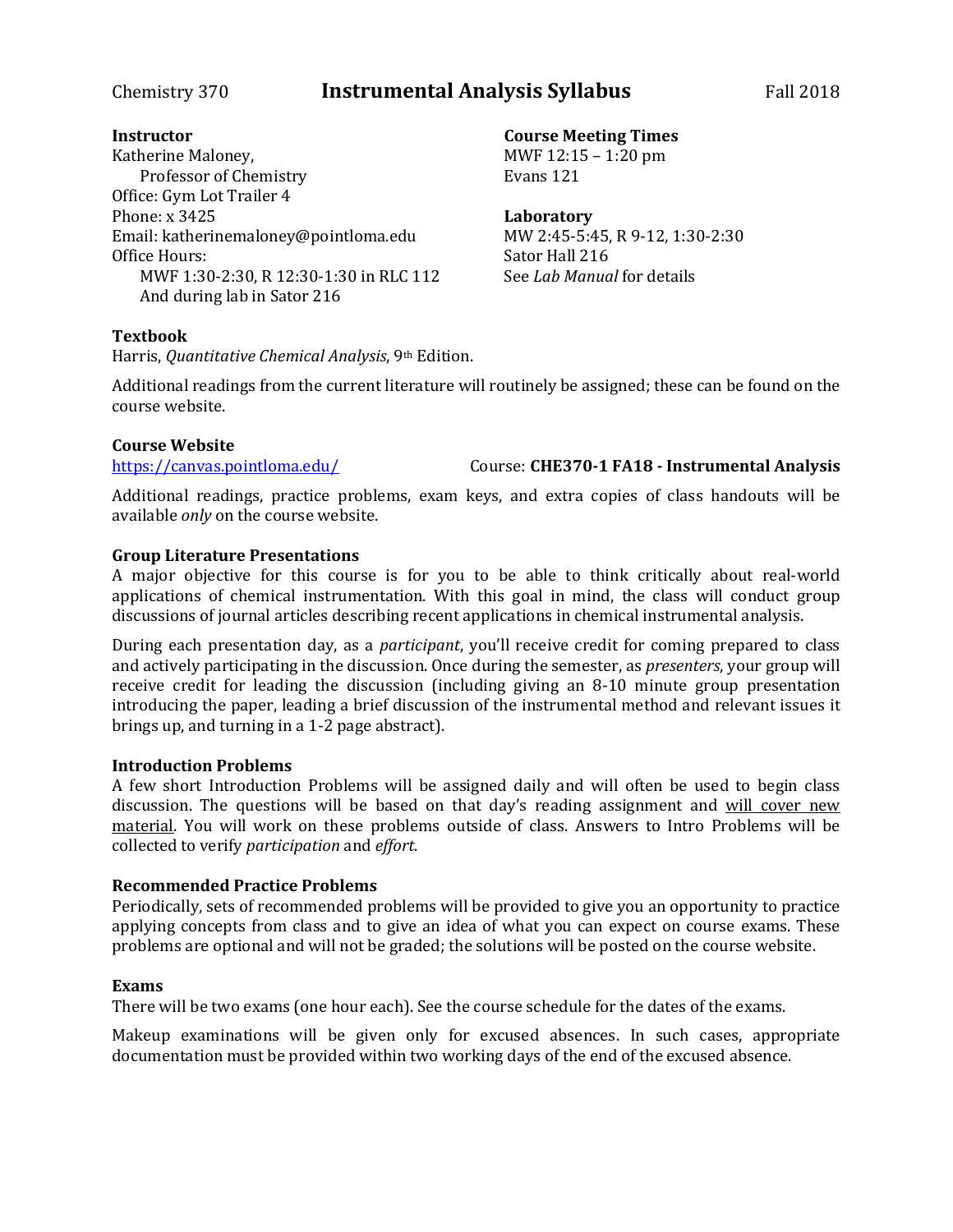### **Laboratory**

Carefully-selected laboratory exercises will give you an opportunity to apply both theoretical and technical aspects of chemical instrumental analysis. Patience, critical thinking, and intellectual independence will serve you well in this laboratory!

### **Attendance**

Regular attendance is absolutely essential to success in Chem 370. Students who miss class for any reason are ultimately responsible for anything covered in that class (including announcements). Students who miss 20% of the total class meetings (4 meetings) may be dropped from the course. See **Academic Policies** in the Undergraduate Academic Catalog.

### **Grades**

| Group Literature Presentations | 20%  |
|--------------------------------|------|
| Intro Problems                 | 10%  |
| Laboratory                     | 30%  |
| Exams $(2)$                    | 40%  |
| <b>Total</b>                   | 100% |
|                                |      |

### **Academic Integrity**

All students enrolled in this course are expected to adhere to the highest standards of academic integrity. If you are uncertain of the legitimacy of a particular action, you should contact the course instructor and request clarification.

- Collaboration with other students on the experiment, data collection, and data analysis for laboratory reports is encouraged, but the report should be your own.
- Use of any unauthorized aids, or aiding other students on exams is prohibited.
- Improper use of sources on lab reports and/or group literature abstracts is both illegal and unethical, and is grounds for a failing grade. (Note that it is possible to commit plagiarism even while citing the source. For clarification, see the instructor.)
- Assignments and exams from this course may not be committed to dorm repositories or otherwise be used to help future students.

A faculty member who believes a situation involving academic dishonesty has been detected may assign a failing grade for that assignment or examination, or, depending on the seriousness of the offense, for the course. Faculty should follow and students may appeal using the procedure in the university Catalog. See [Academic Policies](http://catalog.pointloma.edu/content.php?catoid=18&navoid=1278) for definitions of kinds of academic dishonesty and for further policy information.

### **Academic Accommodations**

If you have a diagnosed disability, please contact PLNU's Disability Resource Center (DRC) within the first two weeks of class to demonstrate need and to register for accommodation by phone at 619-849-2486 or by e-mail at [DRC@pointloma.edu.](mailto:DRC@pointloma.edu) See [Disability Resource Center](http://www.pointloma.edu/experience/offices/administrative-offices/academic-advising-office/disability-resource-center) for additional information.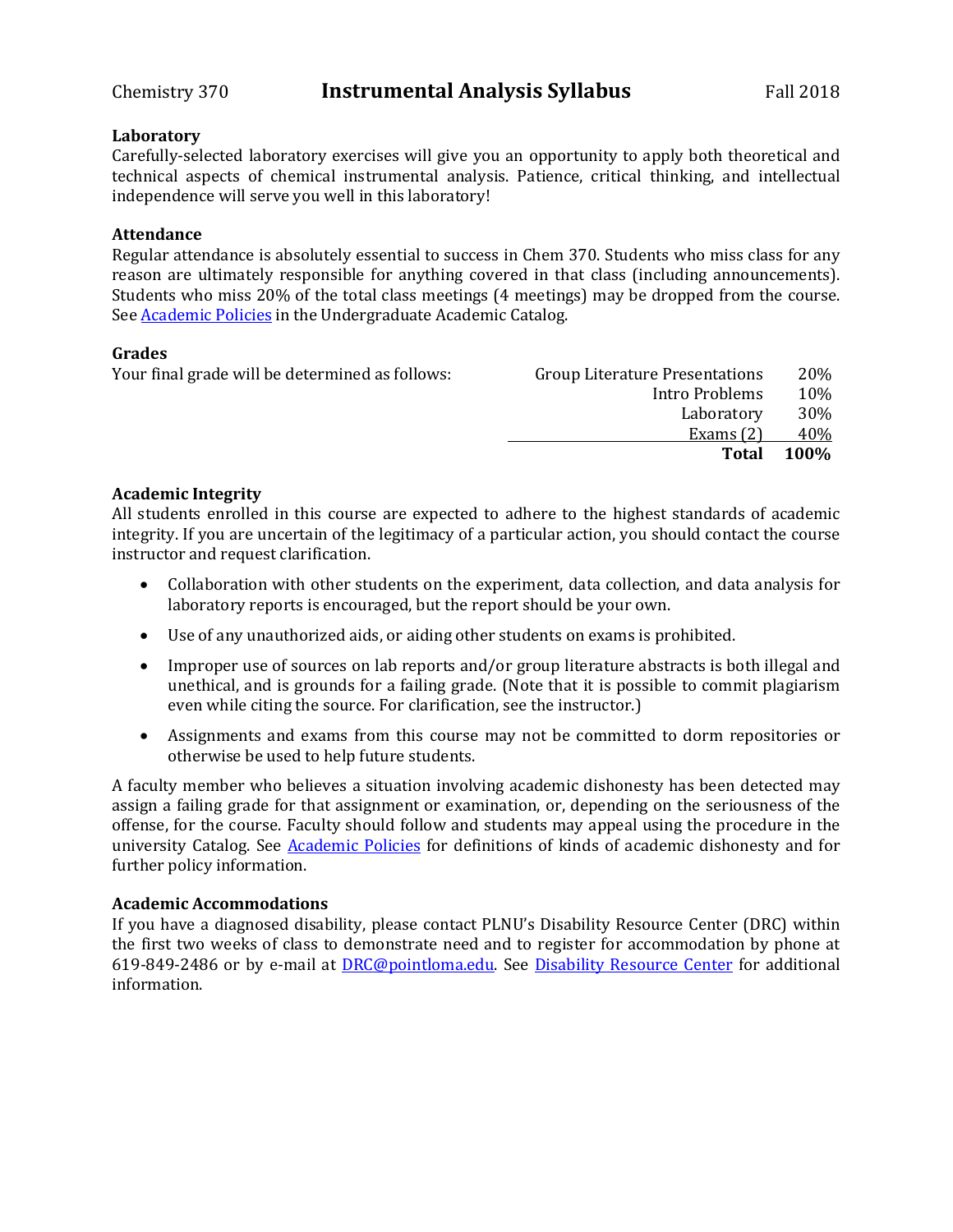| <b>CHE370 Goals</b>                                                          | <b>CHE370 Outcomes</b>                                                                                                                                                                                                                                                                                                                                                                                                                                                                                                                                                                                                                                                                                                                       |
|------------------------------------------------------------------------------|----------------------------------------------------------------------------------------------------------------------------------------------------------------------------------------------------------------------------------------------------------------------------------------------------------------------------------------------------------------------------------------------------------------------------------------------------------------------------------------------------------------------------------------------------------------------------------------------------------------------------------------------------------------------------------------------------------------------------------------------|
| Students will:                                                               | Students will be able to:                                                                                                                                                                                                                                                                                                                                                                                                                                                                                                                                                                                                                                                                                                                    |
| 1. learn how to select<br>an appropriate<br>instrumental<br>method           | a. identify strengths and limitations of instrumental methods (including<br>UV-Vis absorption spectroscopy, atomic absorption and emission<br>spectroscopy, IR spectroscopy, atomic and molecular mass<br>spectrometry, and gas- and liquid-chromatography)<br>b. compare instrumental methods with respect to precision, detection<br>limit, linear range and selectivity<br>c. employ standards in instrumental analyses, including internal and<br>external standards, and the method of standard addition                                                                                                                                                                                                                                |
| 2. understand the<br>relationship<br>between signal and<br>noise             | a. identify sources of noise (both general and method-specific) and<br>strategies for reducing each type<br>b. calculate the signal-to-noise ratio for a particular data set<br>c. calculate the number of scans required to improve signal-to-noise ratio<br>by a specified amount                                                                                                                                                                                                                                                                                                                                                                                                                                                          |
| 3. understand the<br>theory behind<br>chemical<br>instruments                | a. draw a diagram to represent the energy changes during various types<br>of spectroscopy<br>b. convert between wavelength, frequency, wavenumbers, and energy of<br>electromagnetic radiation<br>c. describe the chemical phenomenon responsible for a particular signal<br>d. convert between absorbance and % transmittance<br>e. determine the concentration of an unknown sample using Beer's Law<br>f. describe sources of deviation from Beer's Law and strategies for<br>preventing or correcting the deviation<br>g. using UV-vis, IR, and/or mass spectral data, predict the structure of an<br>unknown molecule<br>h. using experimental data, determine the column efficiency and<br>resolution for a chromatographic separation |
| 4. learn the<br>components of<br>chemical<br>instruments                     | a. identify the major components in several types of chemical<br>instrumentation and explain how they work<br>b. draw a block diagram for a particular instrument or configuration<br>c. justify the choice of a particular component, configuration, or<br>experimental condition in an instrumental method                                                                                                                                                                                                                                                                                                                                                                                                                                 |
| 5. apply knowledge of<br>instrumental<br>analysis to real-<br>world problems | a. perform UV-vis, ICP-OES, and IR spectroscopy; and gas- and liquid-<br>chromatography and analyze the resulting data<br>b. present an article from the recent chemical literature highlighting the<br>instrumental method used, and write a brief abstract summarizing the<br>key points from the article you presented<br>c. write a concise and clear report describing the background,<br>experimental procedure, results, data analysis, and conclusions of an<br>instrumental analysis                                                                                                                                                                                                                                                |

**Program Learning Outcomes:** CHEM PLO 2 (HPLC) and ENVS PLO 3 (HPLC, ICP, IR, UV-vis) will be assessed directly by faculty laboratory instructors' observation of students' use of instruments.